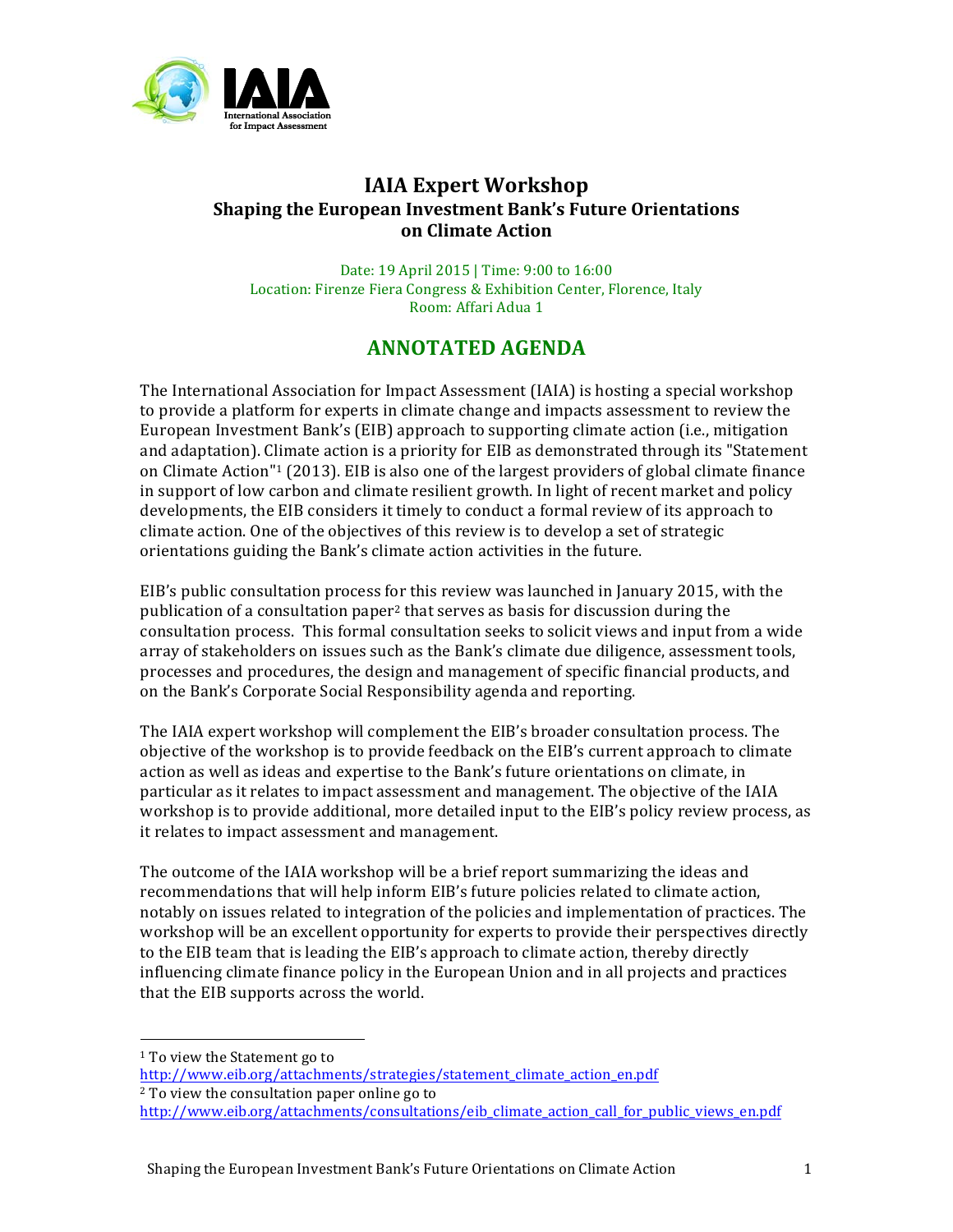

### **Workshop Focus**

The workshop will have three main topics of discussions:

- 1. EIB's overall approach to climate action and challenges of integrating climate action into policies and implementing them in practice
- 2. Integrated approach to climate action the nexus between climate and the wider sustainability agenda
- 3. Climate change adaption and risk assessment
- 4. Knowledge-sharing of climate action approaches

The workshop will open up with a broad discussion of the EIB's overall approach to climate action as laid out in its consultation paper, with a focus on the following EIB priority: **To** integrate climate considerations effectively into EIB activities and practices, including *those related to the project cycle, the sector lending policies and the project-specific performance standards, as well as into the way the EIB manages its own facilities.* 

The second theme for discussion will focus on how the EIB's approach to climate can be designed as a holistic approach that takes into account the different dimensions of climate change. The question is how themes such as biodiversity, ecosystems, resource efficiency, but also development or gender can be dovetailed into the EIB's approach to climate. It is especially, on this theme that the EIB is keen to have the view of experts who work at the crossroad between climate, environment and development.

The third area of focus for the workshop is the issue of climate change adaptation, risk assessment and resiliency. Workshop participants will be asked to discuss their ideas and experiences with approaches and tools that can be used in assessing and managing climate change risks, within the context of projects specifically.

Finally, the EIB is interested in experts' ideas regarding knowledge sharing tools. As the EIB works in many jurisdictions, with varying degrees of knowledge, experience and expertise, the Bank is seeking ideas on knowledge transfer.

#### **Workshop Approach**

The workshop discussions will largely take place in a plenary roundtable style. IAIA aims to provide a forum for experts to convene, sharing their views and expertise in a space that is open, honest and respectful, leading to constructive advice that will help advance policies and practices. The final report from the session will be written in a manner that will not associate the advice to any specific roundtable participant.